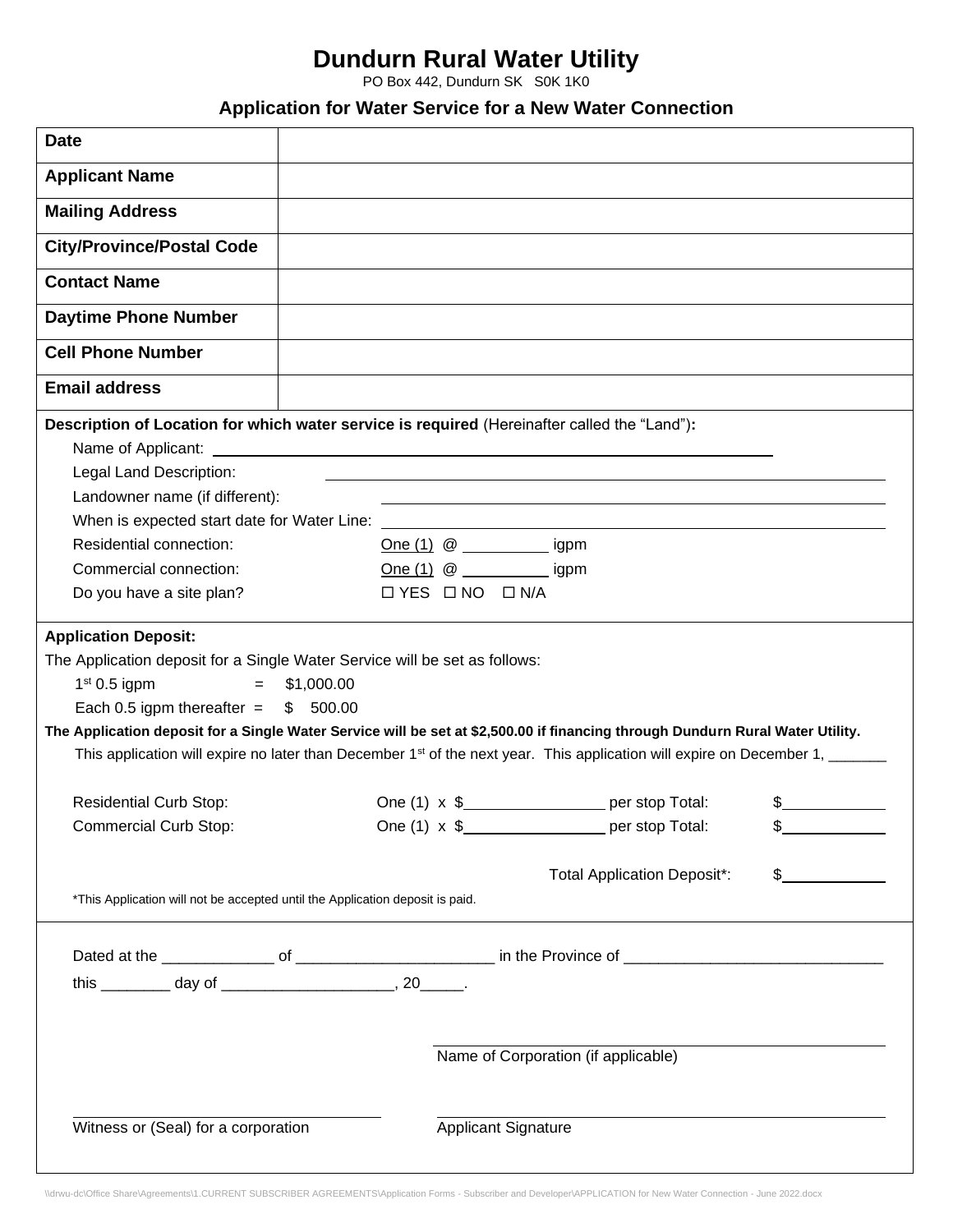| <b>Quotation:</b>                                                                                                                                                                                                                                                                                                                                            |                                                                       |  |  |  |
|--------------------------------------------------------------------------------------------------------------------------------------------------------------------------------------------------------------------------------------------------------------------------------------------------------------------------------------------------------------|-----------------------------------------------------------------------|--|--|--|
| To the Applicant:<br>The Dundurn Rural Water Utility Offers to construct a waterline to the Land for the following connection, at the following<br>estimated cost:                                                                                                                                                                                           |                                                                       |  |  |  |
| <u>One (1)</u> @ _____________ ipgm x _____________ = \$                                                                                                                                                                                                                                                                                                     |                                                                       |  |  |  |
|                                                                                                                                                                                                                                                                                                                                                              |                                                                       |  |  |  |
|                                                                                                                                                                                                                                                                                                                                                              |                                                                       |  |  |  |
|                                                                                                                                                                                                                                                                                                                                                              | Total:<br>E & O.E.<br><u> 1990 - John Stone, amerikansk politiker</u> |  |  |  |
| <b>Payment Schedule</b><br>Deposit due on filing application ("Deposit")*:                                                                                                                                                                                                                                                                                   | $\frac{1}{2}$                                                         |  |  |  |
| 40% first payment due upon acceptance of the offer*:                                                                                                                                                                                                                                                                                                         | $\frac{1}{2}$                                                         |  |  |  |
| 40% due at least 10 days prior to start of construction*:                                                                                                                                                                                                                                                                                                    |                                                                       |  |  |  |
| <b>Estimated</b> balance on completion once water is available at the curb stop:                                                                                                                                                                                                                                                                             |                                                                       |  |  |  |
| *Construction will not start until receipt of payments and construction will be halted in event of failure to pay any progress payment                                                                                                                                                                                                                       |                                                                       |  |  |  |
| This Quotation is a <b>probable cost</b> and is <b>NOT GUARANTEED</b> as the final cost of construction. This Quotation is valid for<br>three (3) months from the date of Offer below. This Offer is conditional upon the Utility giving its final approval to the within<br>Application.                                                                    |                                                                       |  |  |  |
|                                                                                                                                                                                                                                                                                                                                                              | DUNDURN RURAL WATER UTILITY                                           |  |  |  |
|                                                                                                                                                                                                                                                                                                                                                              |                                                                       |  |  |  |
|                                                                                                                                                                                                                                                                                                                                                              |                                                                       |  |  |  |
| Date of Offer:                                                                                                                                                                                                                                                                                                                                               |                                                                       |  |  |  |
|                                                                                                                                                                                                                                                                                                                                                              | Authorized signature                                                  |  |  |  |
| City of Saskatoon - Residential Offsite Service Primary Watermain Levy<br>I acknowledge that I will have to pay the current Residential Offsite Service Primary Watermain Levy as set by the City of                                                                                                                                                         |                                                                       |  |  |  |
| Saskatoon. For 2022, this charge is set at \$2,076 and is subject to change each year.                                                                                                                                                                                                                                                                       |                                                                       |  |  |  |
| (initial)<br><u> Alexandria (h. 1888).</u><br>Nobel de Alexandria (h. 1888).                                                                                                                                                                                                                                                                                 |                                                                       |  |  |  |
| Acceptance:<br>1. The Applicant hereby accepts the above Offer.<br>2. The Applicant agrees to the terms and conditions of the Subscriber Agreement which the Applicant hereby executes<br>in conjunction with the acceptance of this offer, all to be effective once the final approval by the Utility has been given<br>relating to the within application. |                                                                       |  |  |  |
|                                                                                                                                                                                                                                                                                                                                                              |                                                                       |  |  |  |
| Date of Offer:                                                                                                                                                                                                                                                                                                                                               | Authorized signature                                                  |  |  |  |

(continued on page 3)